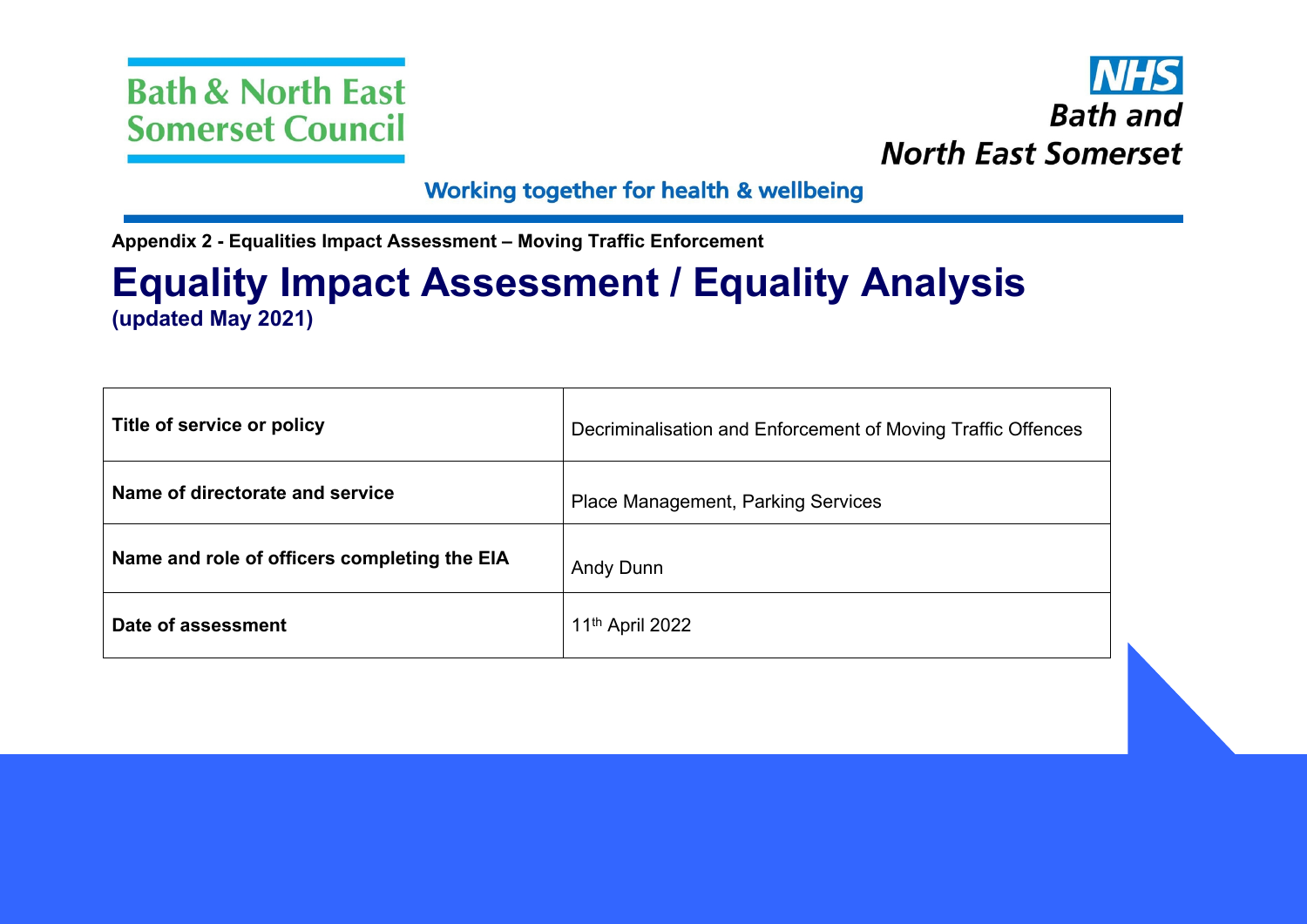Equality Impact Assessment (or 'Equality Analysis') is a process of systematically analysing a new or existing policy or service to identify what impact or likely impact it will have on different groups within the community. The main aim is to identify any discriminatory or negative consequences for a particular group or sector of the community, and also to identify areas where equality can be better promoted. Equality impact Assessments (EIAs) can be carried out in relation to services provided to customers and residents as well as employment policies/strategies that relate to staffing matters.

This toolkit has been developed to use as a framework when carrying out an Equality Impact Assessment (EIA) or Equality Analysis. Not all sections will be relevant – so leave blank any that are not applicable. It is intended that this is used as a working document throughout the process, and a final version will be published on the Council's website.

| 1.  | Identify the aims of the policy or service and how it is implemented.                                                                                 |                                                                                                                                                                                                                                                                                                                                                                          |  |
|-----|-------------------------------------------------------------------------------------------------------------------------------------------------------|--------------------------------------------------------------------------------------------------------------------------------------------------------------------------------------------------------------------------------------------------------------------------------------------------------------------------------------------------------------------------|--|
|     | <b>Key questions</b>                                                                                                                                  | <b>Answers / Notes</b>                                                                                                                                                                                                                                                                                                                                                   |  |
| 1.1 | Briefly describe purpose of the service/policy e.g.<br>• How the service/policy is delivered<br>and by whom<br>If responsibility for its<br>$\bullet$ | Local Authorities in England can now apply to the Department of Transport<br>(DfT) for powers to enforce moving traffic offences such as banned turns; box<br>junctions; and driving in formal cycle lanes, offenses currently only enforceable<br>by the Police. Speeding will remain solely the responsibility of the Police.                                          |  |
|     | implementation is shared with other<br>departments or organisations<br>Intended outcomes<br>$\bullet$                                                 | The enforcement of these traffic restrictions is not a core priority for the Police,<br>and the use of these powers within civil enforcement processes by the Council<br>will help us meet our statutory traffic management needs, make our roads safer<br>and reduce congestion at proposed locations which may also help to reduce<br>carbon emissions from transport. |  |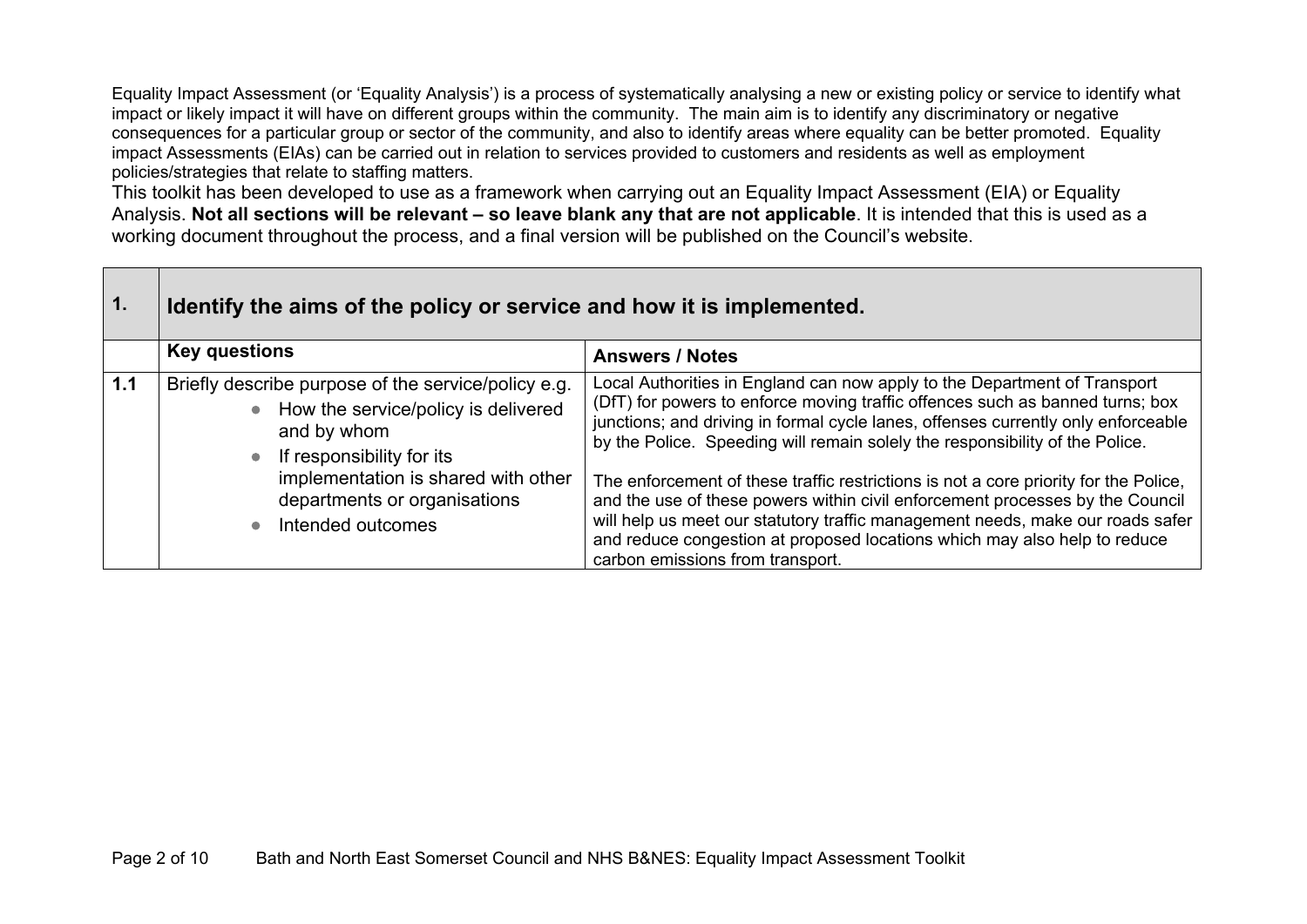| 1.2 | Provide brief details of the scope of the policy or<br>service being reviewed, for example:                                                | This is a new policy as local authorities in England (outside London) have not<br>previously had the powers to enforce moving traffic restrictions.                                                                                                                                                                                                                                         |  |  |
|-----|--------------------------------------------------------------------------------------------------------------------------------------------|---------------------------------------------------------------------------------------------------------------------------------------------------------------------------------------------------------------------------------------------------------------------------------------------------------------------------------------------------------------------------------------------|--|--|
|     | Is it a new service/policy or review<br>$\bullet$<br>of an existing one?<br>Is it a national requirement?).<br>How much room for review is | It is not a national requirement for local authorities to adopt these powers, and<br>the police will still be able to take enforcement action where they consider it<br>appropriate to do so.                                                                                                                                                                                               |  |  |
|     | there?                                                                                                                                     | The restrictions which are to be included within these powers are set out in<br>Schedule 7 of the Traffic Management Act 2004.                                                                                                                                                                                                                                                              |  |  |
|     |                                                                                                                                            | Locations where these powers can be applied are at the Council's discretion<br>and the use of camera enforcement is to achieve greater compliance with the<br>restriction and not intended for the purpose of raising revenue. Whilst most<br>restrictions will be in place for safety reasons, it is not expected that all existing<br>or future restrictions will have cameras installed. |  |  |
| 1.3 | Do the aims of this policy link to or conflict with                                                                                        | This policy meets the Councils core policies of                                                                                                                                                                                                                                                                                                                                             |  |  |
|     | any other policies of the Council?                                                                                                         | tackling the climate and ecological emergencies and                                                                                                                                                                                                                                                                                                                                         |  |  |
|     |                                                                                                                                            | giving people a bigger say.<br>$\bullet$                                                                                                                                                                                                                                                                                                                                                    |  |  |
|     |                                                                                                                                            | Its in line with Transport Polices, the Parking Strategy, and is consistent with<br>the objectives of the Clean Air Zone and the prioritisation of active travel.                                                                                                                                                                                                                           |  |  |
|     | 2. Consideration of available data, research and information                                                                               |                                                                                                                                                                                                                                                                                                                                                                                             |  |  |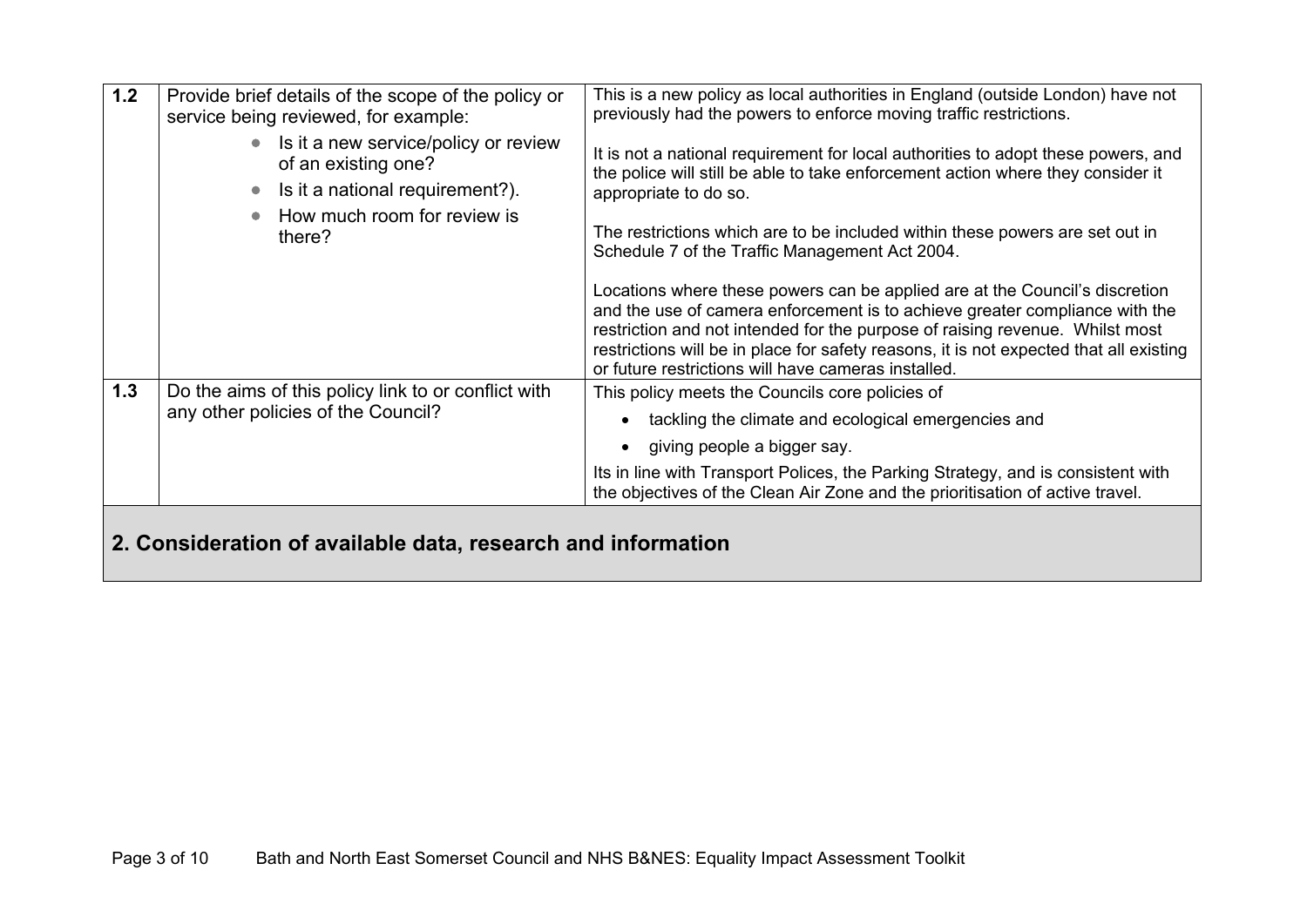Monitoring data and other information should be used to help you analyse whether you are delivering a fair and equal service. Please consider the availability of the following as potential sources:

- **Demographic** data and other statistics, including census findings
- Recent **research** findings (local and national)
- Results from **consultation or engagement** you have undertaken
- Service user **monitoring data** (including ethnicity, sex, disability, religion/belief, sexual orientation and age)
- **Information from <b>relevant groups** or agencies, for example trade unions and voluntary/community organisations
- Analysis of records of enquiries about your service, or **complaints** or **compliments** about them
- Recommendations of **external inspections** or audit reports

|     | <b>Key questions</b>                                                                                                                                    | Data, research and information that you can refer to                                                                                                                                                                                                                                                                                                                                  |
|-----|---------------------------------------------------------------------------------------------------------------------------------------------------------|---------------------------------------------------------------------------------------------------------------------------------------------------------------------------------------------------------------------------------------------------------------------------------------------------------------------------------------------------------------------------------------|
| 2.1 | What equalities training have staff received to enable<br>them to understand the needs of our diverse<br>community?                                     | All staff within Parking Services have completed Equalities training during<br>their induction to ensure compliance with corporate standards.<br>A structured training plan is in place for all new staff to ensure they do<br>receive equalities training in a timely manner after commencing<br>employment and this also received regular refresh using the corporate<br>programme. |
| 2.2 | What is the equalities profile of service users?                                                                                                        | The service users are all road users and pedestrians that travel into or<br>near to the locations where moving traffic restrictions are proposed to be<br>enforced by the Council and are therefore likely to be representative of the<br>national population.                                                                                                                        |
| 2.4 | Are there any recent customer satisfaction surveys to<br>refer to? What were the results? Are there any<br>gaps? Or differences in experience/outcomes? | Parking Services also uses the Voicebox survey to measure customer<br>satisfaction. The results of the Voicebox 28 survey (2019) record 57% of<br>respondents rating the provision and operation of on street parking areas<br>as acceptable to good.                                                                                                                                 |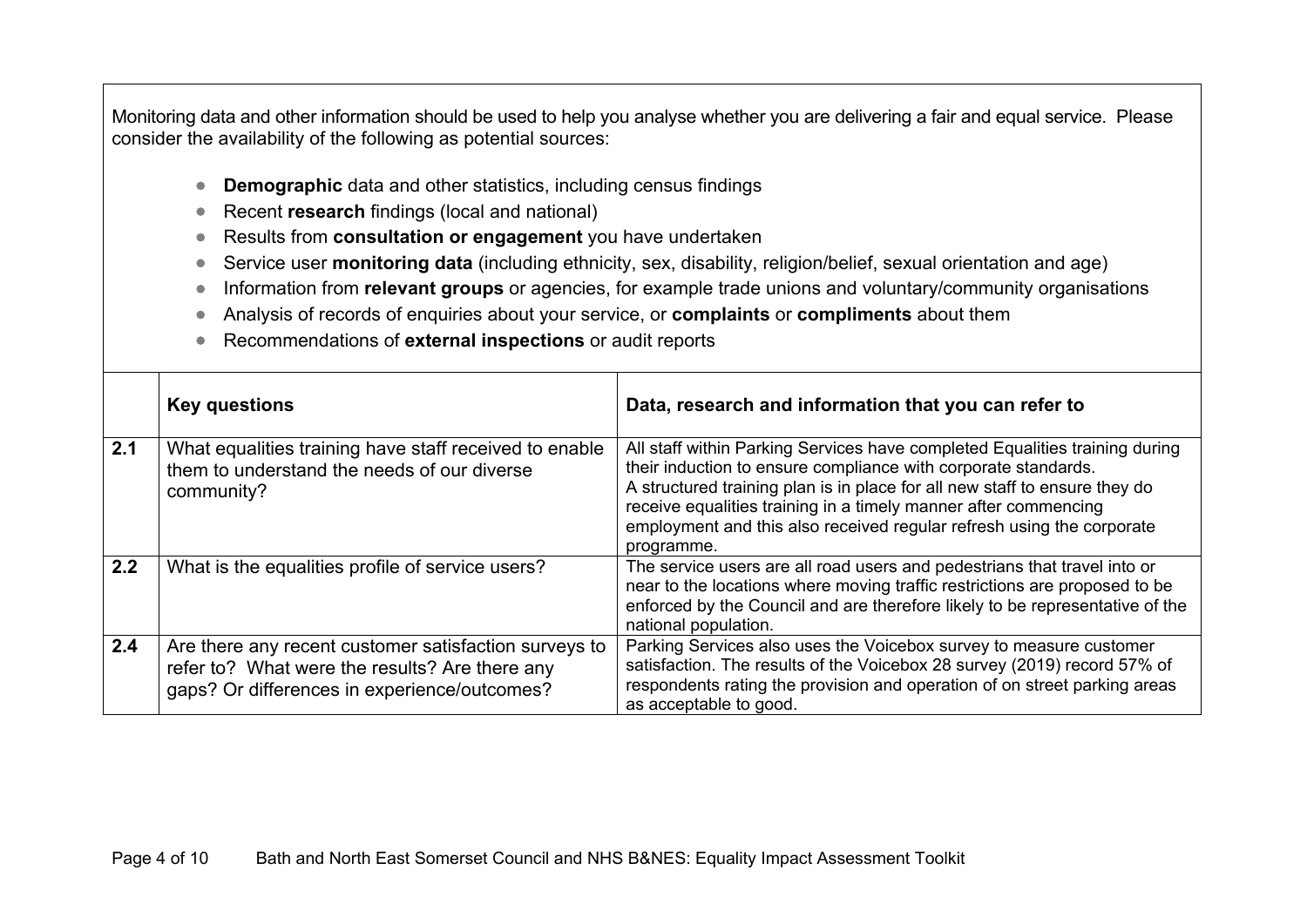| 2.5 | What engagement or consultation has been<br>undertaken as part of this EIA and with whom?<br>What were the results? | A public consultation on the use of moving traffic enforcement powers at<br>the proposed locations was undertaken for a period of six weeks between<br>28 February and 11 April 2022 to seek the views from all stakeholders.<br>This consultation is available online at https://beta.bathnes.gov.uk/moving-<br>traffic-enforcement-powers-consultation<br>142 responses where received, with 65% indicating support for the<br>proposals. Of the 35% who objected, 62% (31 in total) of these were<br>objecting to the broader principle of the Council having MTE powers, rather<br>than their use at the locations proposed. |
|-----|---------------------------------------------------------------------------------------------------------------------|----------------------------------------------------------------------------------------------------------------------------------------------------------------------------------------------------------------------------------------------------------------------------------------------------------------------------------------------------------------------------------------------------------------------------------------------------------------------------------------------------------------------------------------------------------------------------------------------------------------------------------|
| 2.6 | If you are planning to undertake any consultation in                                                                | No specific feedback regarding adverse impacts on individuals or groups<br>with received from those that participated within the consultation.<br>Consultation for a minimum period of six weeks will be undertaken for all                                                                                                                                                                                                                                                                                                                                                                                                      |
|     | the future regarding this service or policy, how will<br>you include equalities considerations within this?         | future additional locations where the enforcement of a moving traffic<br>restrictions is proposed.                                                                                                                                                                                                                                                                                                                                                                                                                                                                                                                               |
|     |                                                                                                                     | Any feedback received from those with disabilities or where an adverse<br>impact is raised will be assessed as part of the outcomes from the<br>consultation and this impact assessment will be updated accordingly.                                                                                                                                                                                                                                                                                                                                                                                                             |
|     |                                                                                                                     | It's important to note that this policy relates to the civil enforcement by the<br>Council of traffic restrictions that are already in place on the highway and<br>that all drivers are therefore expected to comply with. Each restriction has<br>been progressed through the statutory consultation process previously for<br>the restriction to be included within a Traffic Regulation Order.                                                                                                                                                                                                                                |
|     |                                                                                                                     | Where a driver fails to comply with a correctly signed traffic restriction on<br>the highway the impact will potentially be felt by all road users, but this<br>impact may be more greatly experienced by more vulnerable road users or<br>those that have a disability.                                                                                                                                                                                                                                                                                                                                                         |
|     |                                                                                                                     | The adoption of these powers will benefit road users most affected when<br>drivers contravene traffic restrictions that are implemented to improve road<br>safety.                                                                                                                                                                                                                                                                                                                                                                                                                                                               |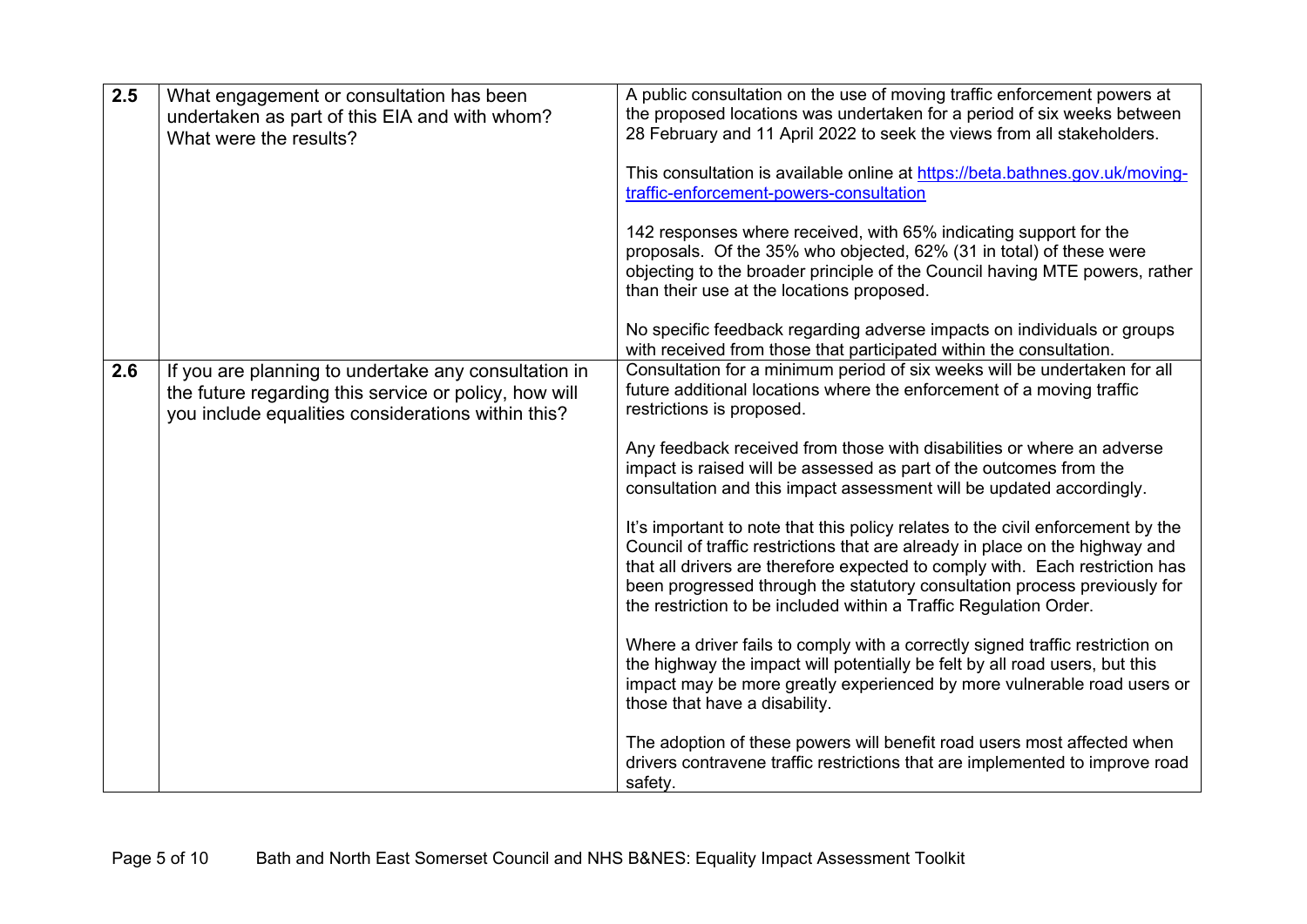# **3. Assessment of impact: 'Equality analysis'**

Based upon any data you have considered, or the results of consultation or research, use the spaces below to demonstrate you have analysed how the service or policy:

Meets any particular needs of equalities groups or could help promote equality in some way.

• Could have a negative or adverse impact for any of the equalities groups

|     |                                                                                                         | <b>Examples of what the service has</b><br>done to promote equality | Examples of actual or potential negative or<br>adverse impact and what steps have been<br>or could be taken to address this |  |
|-----|---------------------------------------------------------------------------------------------------------|---------------------------------------------------------------------|-----------------------------------------------------------------------------------------------------------------------------|--|
| 3.1 | <b>Issues relating to all groups</b><br>and protected characteristics                                   |                                                                     | No impact                                                                                                                   |  |
| 3.2 | $Sex - identity$ the<br>impact/potential impact of the<br>policy on women and men.                      |                                                                     | No impact                                                                                                                   |  |
| 3.3 | <b>Pregnancy and maternity</b>                                                                          |                                                                     | No impact                                                                                                                   |  |
| 3.4 | Gender reassignment -<br>identify the impact/potential<br>impact of the policy on<br>transgender people |                                                                     | No impact                                                                                                                   |  |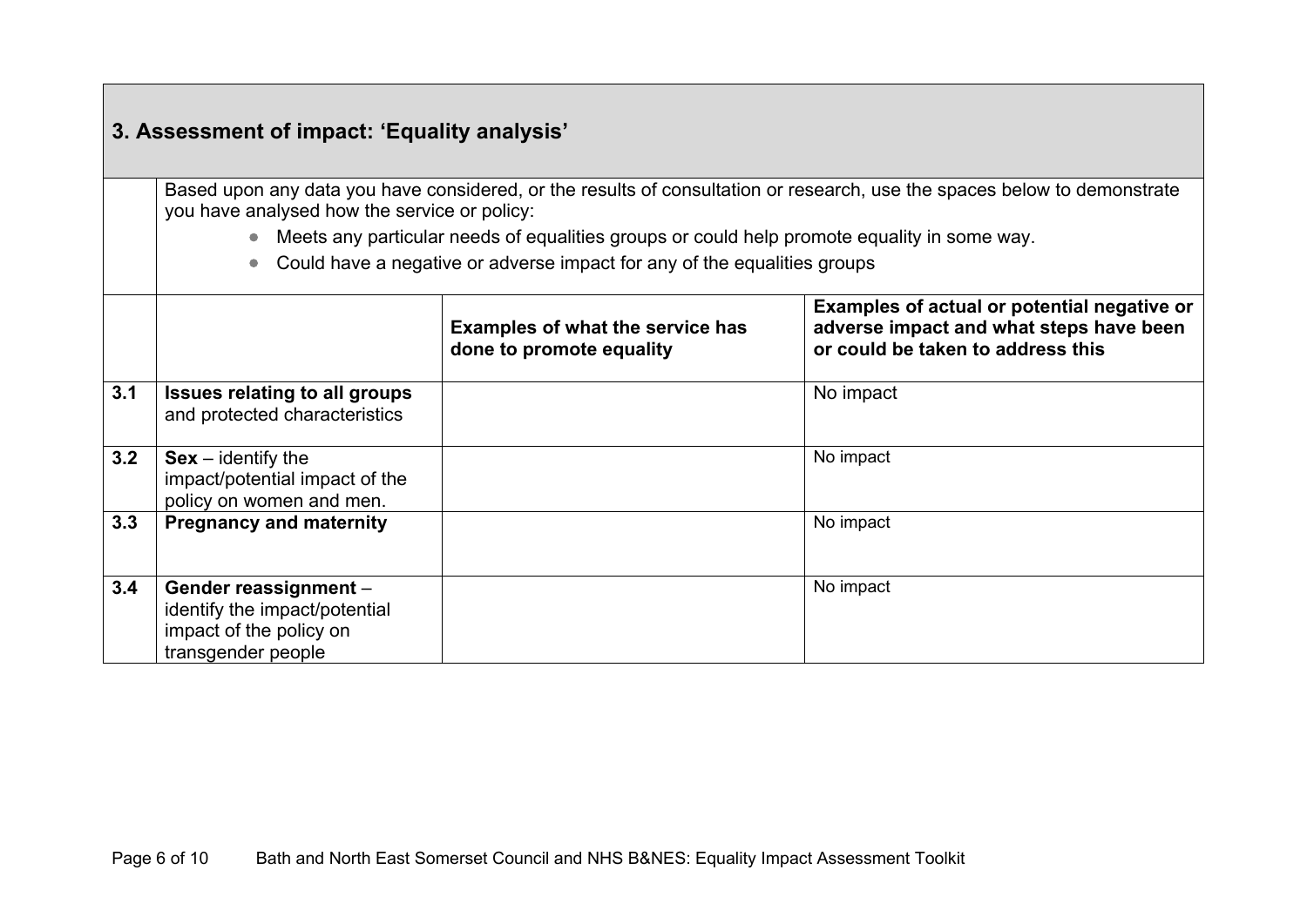| 3.5 | <b>Disability</b> $-$ identify the<br>impact/potential impact of the<br>policy on disabled people<br>(ensure consideration both<br>physical, sensory and mental<br>impairments and mental health) | Where a driver fails to comply with a correctly<br>signed traffic restriction on the highway the<br>impact will potentially be felt by all road<br>users, but this impact may be more greatly<br>experienced by more vulnerable road users<br>or those that have a disability.                                                                                                                                       |           |
|-----|---------------------------------------------------------------------------------------------------------------------------------------------------------------------------------------------------|----------------------------------------------------------------------------------------------------------------------------------------------------------------------------------------------------------------------------------------------------------------------------------------------------------------------------------------------------------------------------------------------------------------------|-----------|
|     |                                                                                                                                                                                                   | The adoption of these powers will benefit<br>road users most affected when drivers<br>contravene traffic restrictions that are<br>implemented to improve road safety.                                                                                                                                                                                                                                                |           |
| 3.6 | Age $-$ identify the<br>impact/potential impact of the<br>policy on different age groups                                                                                                          | Where a driver fails to comply with a correctly<br>signed traffic restriction on the highway the<br>impact will potentially be felt by all road<br>users, but this impact may be more greatly<br>experienced by more vulnerable road users.<br>The adoption of these powers will benefit<br>road users most affected when drivers<br>contravene traffic restrictions that are<br>implemented to improve road safety. |           |
| 3.7 | $Race - identity the$<br>impact/potential impact on<br>across different ethnic groups                                                                                                             |                                                                                                                                                                                                                                                                                                                                                                                                                      | No impact |
| 3.8 | <b>Sexual orientation - identify</b><br>the impact/potential impact of<br>the policy on<br>lesbian, gay, bisexual,<br>heterosexual people                                                         |                                                                                                                                                                                                                                                                                                                                                                                                                      | No impact |
| 3.9 | Marriage and civil partnership<br>- does the policy/strategy treat<br>married and civil partnered<br>people equally?                                                                              |                                                                                                                                                                                                                                                                                                                                                                                                                      | No impact |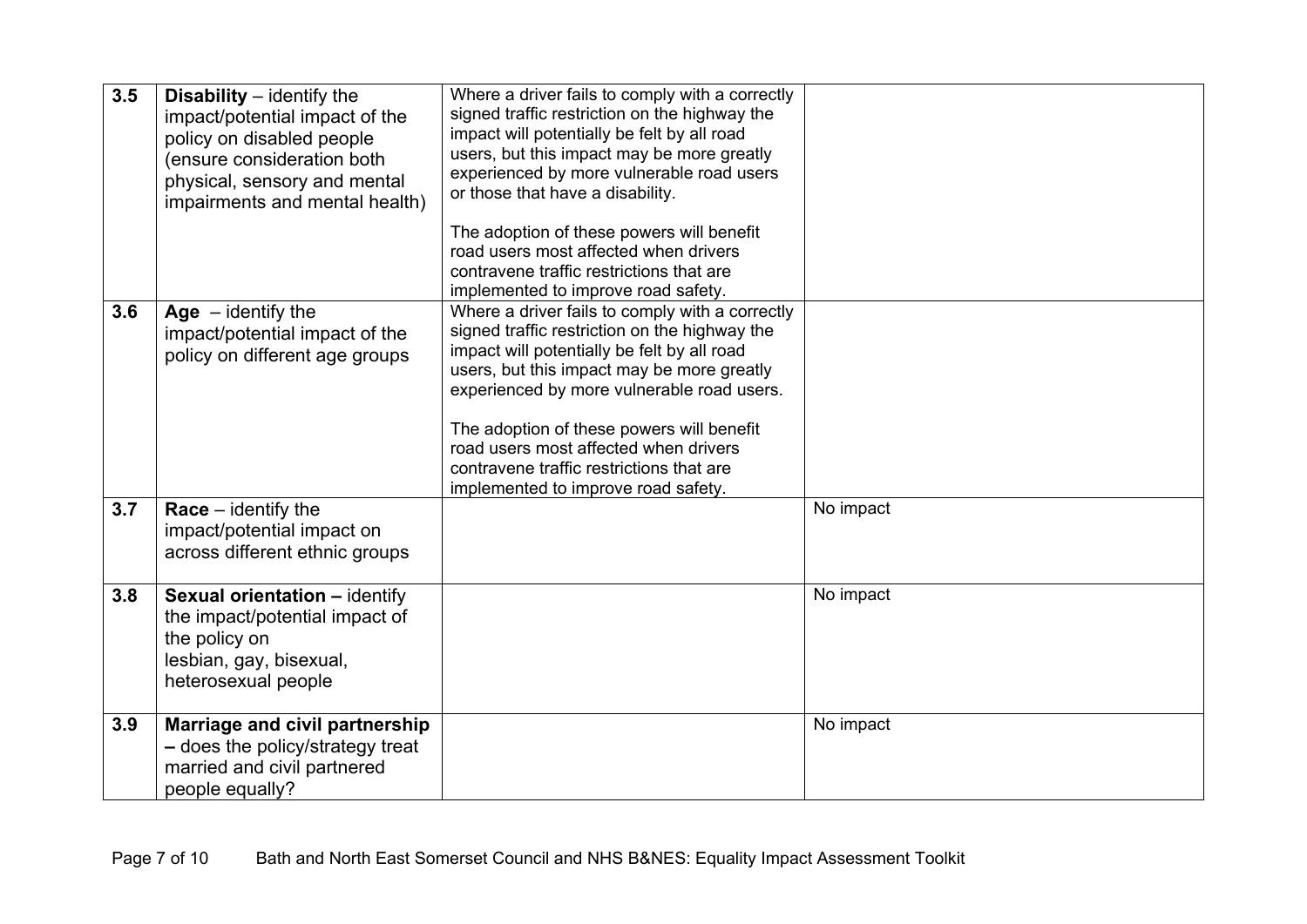| 3.10 | <b>Religion/belief</b> – identify the | No impact |
|------|---------------------------------------|-----------|
|      | impact/potential impact of the        |           |
|      | policy on people of different         |           |
|      | religious/faith groups and also       |           |
|      | upon those with no religion.          |           |
| 3.11 | Socio-economically                    | No impact |
|      | $disadvantage'd* - identity$ the      |           |
|      | impact on people who are              |           |
|      | disadvantaged due to factors          |           |
|      | like family background,               |           |
|      | educational attainment,               |           |
|      | neighbourhood, employment             |           |
|      | status can influence life chances     |           |
|      | (this is not a legal                  |           |
|      | requirement, but is a local           |           |
|      | priority).                            |           |
| 3.12 | Rural communities* identify           | No impact |
|      | the impact / potential impact on      |           |
|      | people living in rural                |           |
|      | communities                           |           |
|      |                                       |           |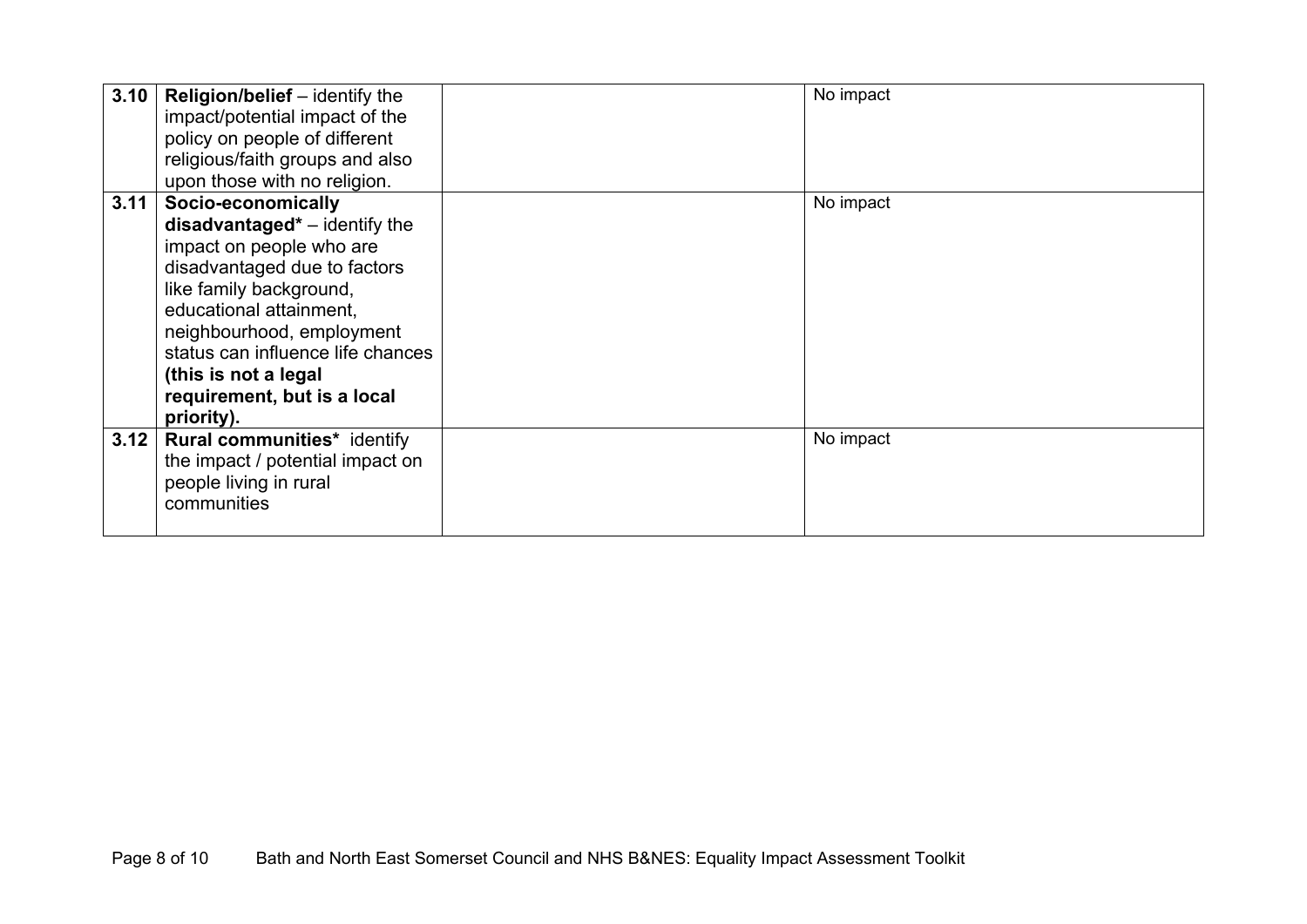| 3.13   Armed Forces Community **    | No impact |  |
|-------------------------------------|-----------|--|
| serving members; reservists;        |           |  |
| veterans and their families,        |           |  |
| including the bereaved. Public      |           |  |
| services will soon be required      |           |  |
| by law to pay due regard to the     |           |  |
| <b>Armed Forces Community when</b>  |           |  |
| developing policy, procedures       |           |  |
| and making decisions,               |           |  |
| particularly in the areas of public |           |  |
| housing, education and              |           |  |
| healthcare (to remove               |           |  |
| disadvantage and consider           |           |  |
| special provision).                 |           |  |

\*There is no requirement within the public sector duty of the Equality Act to consider groups who may be disadvantaged due to socio economic status, or because of living in a rural area. However, these are significant issues within B&NES and haver therefore been included here.

\*\* The Equality Act does not cover armed forces community. However, when the Armed Forces Bill becomes law there will be a requirement to pay 'due regard' to make sure the Armed Forces Community are not disadvantaged when accessing public services.

#### **4. Bath and North East Somerset Council & NHS B&NES Equality Impact Assessment Improvement Plan**

Please list actions that you plan to take as a result of this assessment/analysis. These actions should be based upon the analysis of data and engagement, any gaps in the data you have identified, and any steps you will be taking to address any negative impacts or remove barriers. The actions need to be built into your service planning framework. Actions/targets should be measurable, achievable, realistic and time framed.

| <b>Issues identified</b> | <b>Actions required</b> | <b>Progress milestones</b> | <b>Officer</b> | By when |
|--------------------------|-------------------------|----------------------------|----------------|---------|
|--------------------------|-------------------------|----------------------------|----------------|---------|